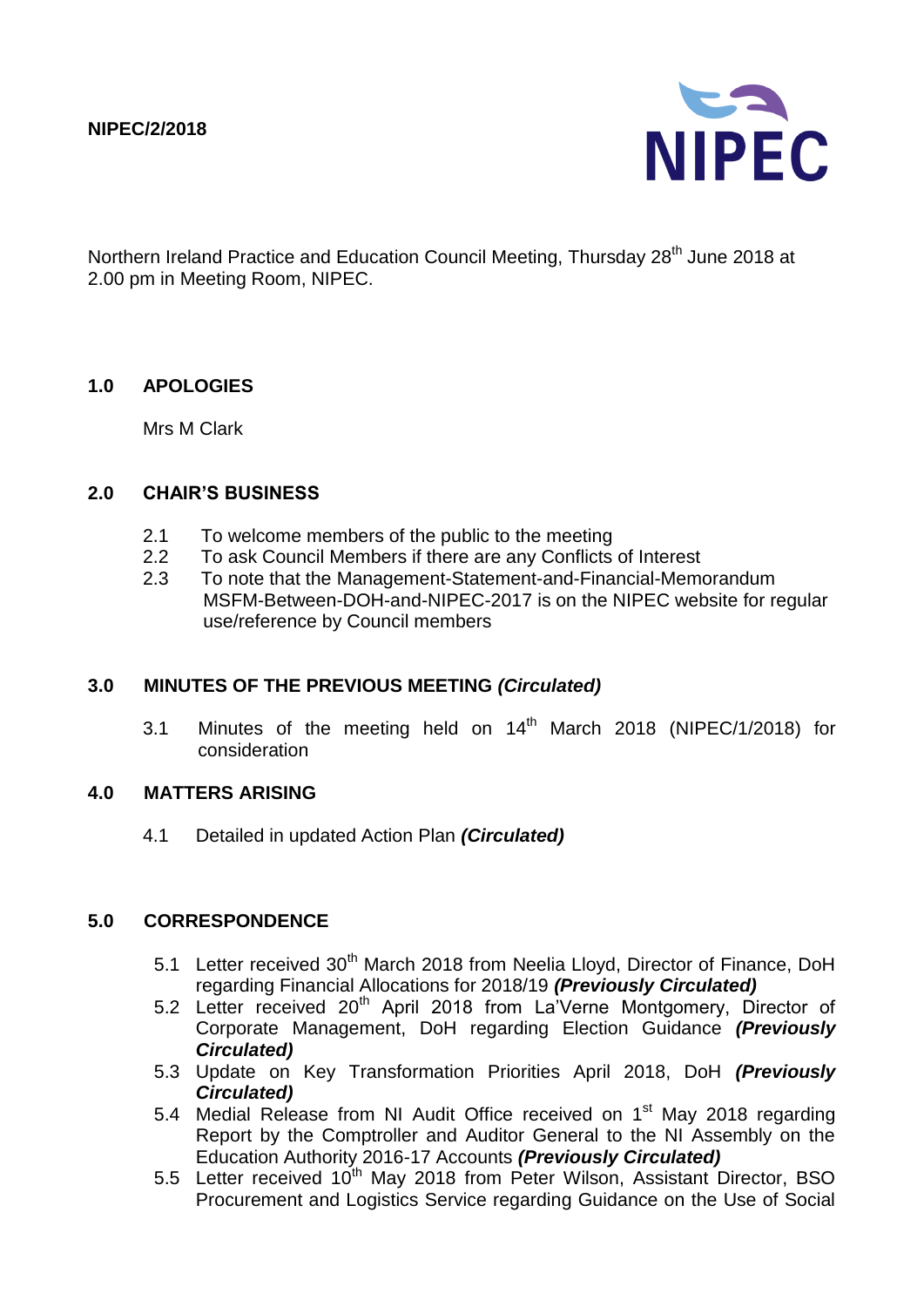Clauses and Social Considerations in Procurement Contracts *(Previously Circulated)*

- 5.6 Letter received 14<sup>th</sup> May 2018 from Mr Richard Pengelly, Permanent Secretary and HSC Chief Executive, DoH regarding Workforce Strategy for NI along with the Workforce document *(Previously Circulated)*
- 5.7 Email received 16<sup>th</sup> May 2018 from Jackie Smith, Chief Executive and Registrar regarding Lessons Learned Review in to the Handling of Morecambe Bay cases *(Previously Circulated)*
- 5.8 Letter received 21<sup>st</sup> May 2018 from Mr Richard Pengelly, Permanent Secretary and HSC Chief Executive, DoH regarding EU Exit – Day 1 Delivery Planning *(Previously Circulated)*
- 5.9 Letter received 25<sup>th</sup> May 2018 from Preeta Miller, Financial Management Unit regarding Revenue Resource Limit 2018-19 *(Circulated)*

## **6.0 OPERATIONAL PERFORMANCE AND SERVICE IMPROVEMENT**

- 6.1 A copy of the Chief Executives Report *(To be tabled)*
- 6.2 A copy of the Consultation Activity Report *(Circulated)*

## **7.0 CORPORATE CONTROL & FINANCE**

- 7.1 Head of Corporate Services Report *(Circulated)*
- 7.2 Report from Standing Committee
	- 7.2.1 Unconfirmed Minutes of the Audit and Risk Committee Meeting A&R/1/2018 held on 13<sup>th</sup> February 2018 *(Previously Circulated)*
- 7.3 Financial Management Summary *(Late Mailing)*
- 7.4 Corporate Risk Register 2018/19 *(Circulated)*
- 7.5 KPIs *(Circulated)*
- 7.6 Final version of Business Plan 2018/19 *(Circulated)*
- 7.7 Annual Report and Accounts 2017/18 for agreement and signing off *(Late Mailing)*
- 7.8 Audit and Risk Annual Report of Activity and Assurance to the Council for the period - 1 April 2017 to 31 March 2018 *(Circulated)*

# **8.0 SAFETY AND QUALITY**

8.1 NIPEC Professional Work Plan 2017/18 *(Circulated)* and Professional Work Plan for 2018/19 *(Late Mailing)*

# **9.0 CHIEF NURSING OFFICER UPDATE**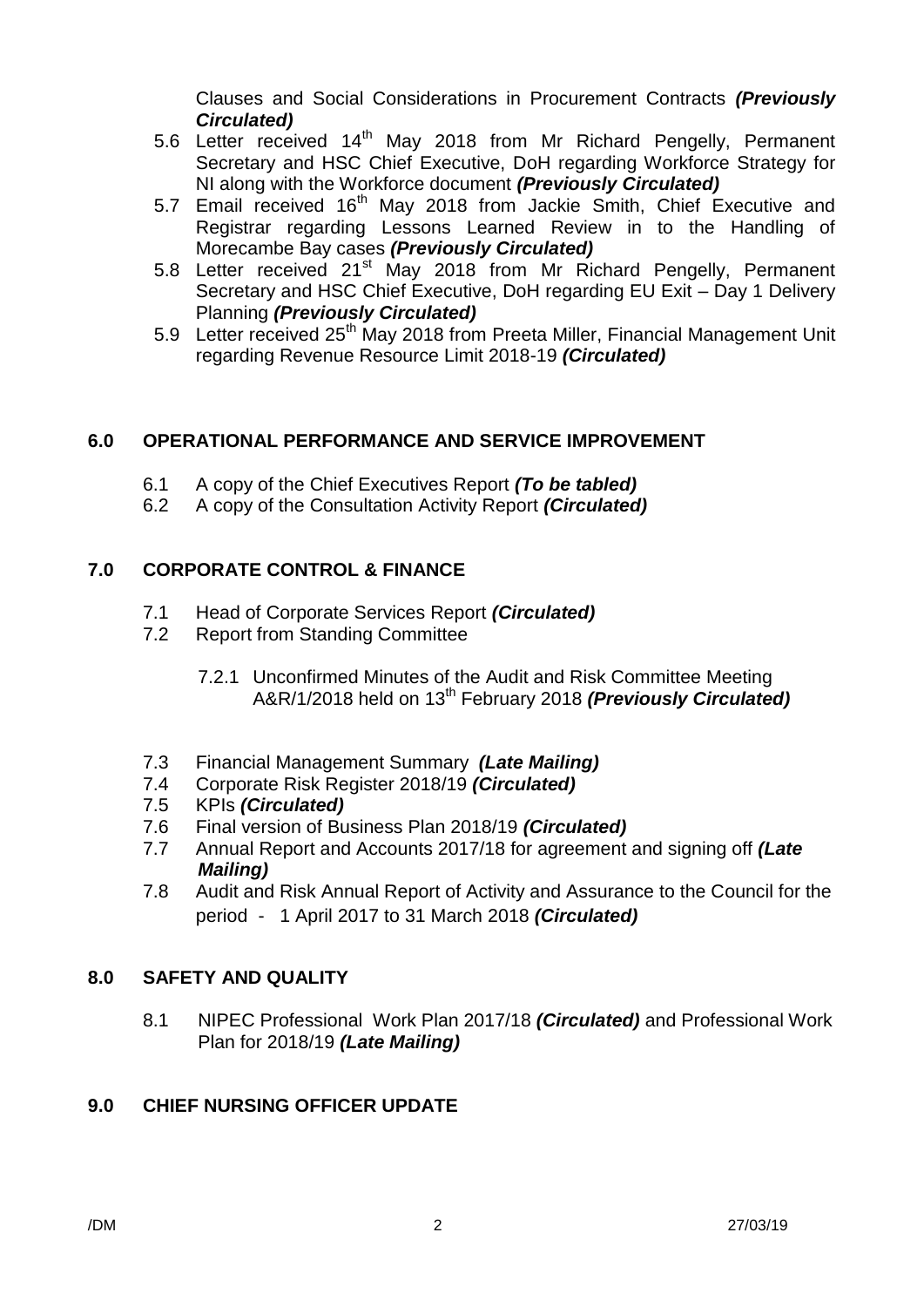## **10.0 ANY OTHER BUSINESS**

# **11.0 DATE, TIME AND VENUE OF NEXT MEETING**

The next public meeting of NIPEC Council will be on Wednesday 5<sup>th</sup> September 2018 at 2.00 pm in the Meeting Room, NIPEC.

## *At this point any members of the public attending will be asked to leave the meeting due to the confidential nature of further business.*